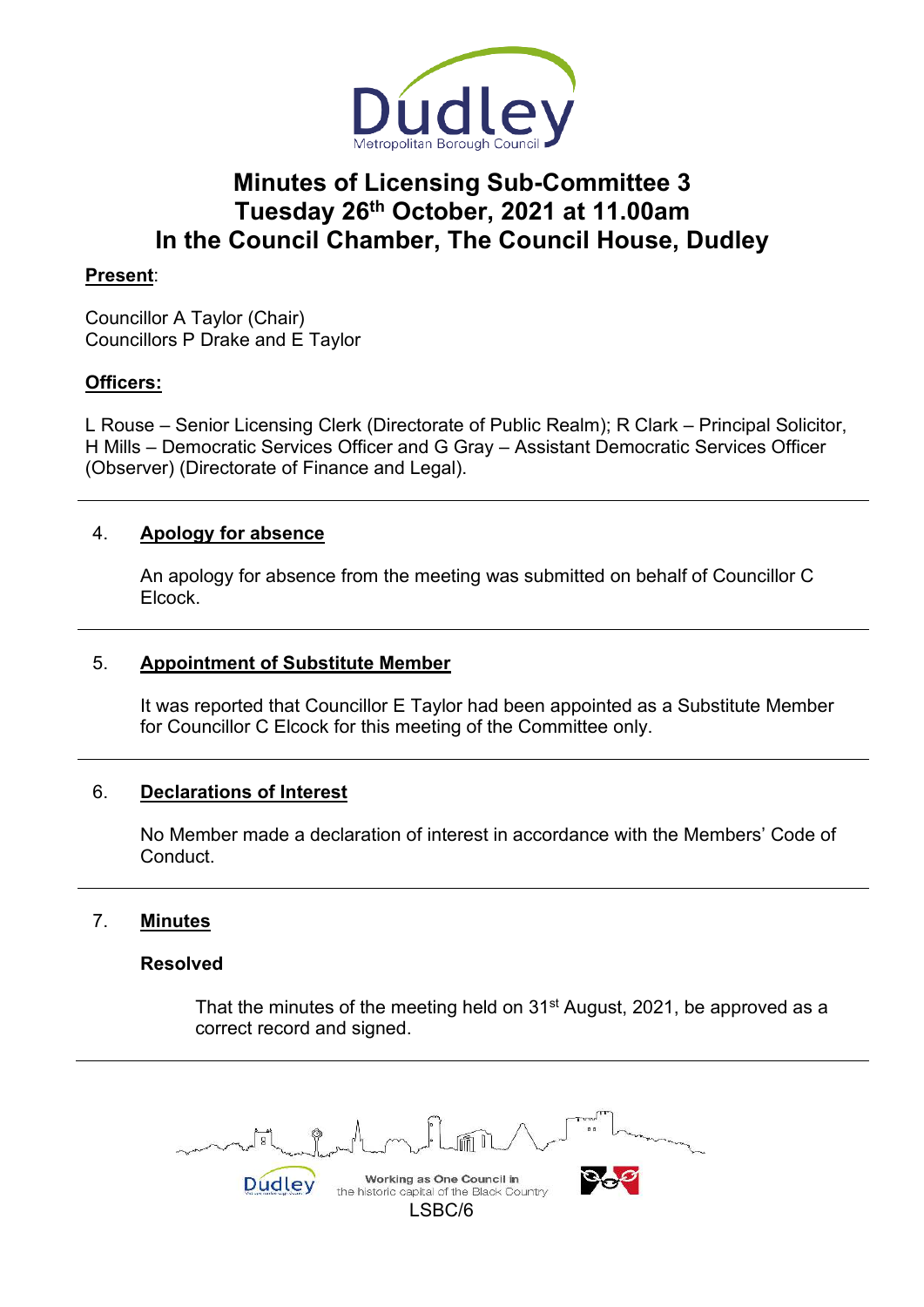#### 8. **Application to vary a premises licence – Skinny Tiger Limited (Ltd), St Giles House, 15-16 Lower High Street, Stourbridge**

 A report of the Acting Director of Public Realm was submitted on an application for variation of the premises licence in respect of the premises known as Skinny Tiger Ltd, St Giles House, 15-16 Lower High Street, Stourbridge.

The following persons were in attendance at the meeting:-

 P Tunnicliffe – Applicant R Hopkins – Objector T Glews – Public Protection Manager

 The Chair welcomed everyone to the meeting. Following introductions, the Senior Licensing Clerk presented the report on behalf of the Local Authority.

 T Glews, on behalf of Environmental Safety and Health, made representations on the grounds that the proposed extension of hours would be in contravention of the permitted planning use for the premises and the licensing objective of preventing public nuisance. The comments made in respect to Planning Application P20/0394 were referred to, in that the premises were within close proximity to residential properties and therefore a potential risk to cause noise disturbance to nearby residents.

 R Hopkins then made representations, and in doing so, stated that the significant change in operating hours at the premises would lead to additional public and noise nuisance for local residents. It was considered that should the variation be granted, this would permit the premises to operate for twice as many hours, and suggested that it would be highly probable that further variations would be requested in the future, if granted.

 It was commented that despite the Cumulative Impact Zone and the increase in criminal statistics for the area, new licensed premises continued to open, with a significant number of premises changing their primary purpose to become a bar once established. It was further stated that objections had been made when the application for grant of a new premises licence had been submitted and the applicant had been explicit at that time, that they had no intention or desire for the venue to become a bar.

 In responding to a question from the Principal Solicitor in relation to the locality of residential properties in regard to the premises, T Glews confirmed that 60% of premises within Lower High Street were residential, with two or three flats directly above Skinny Tiger Beer Ltd. There were no residential properties located within the High Street, which was predominantly commercial.

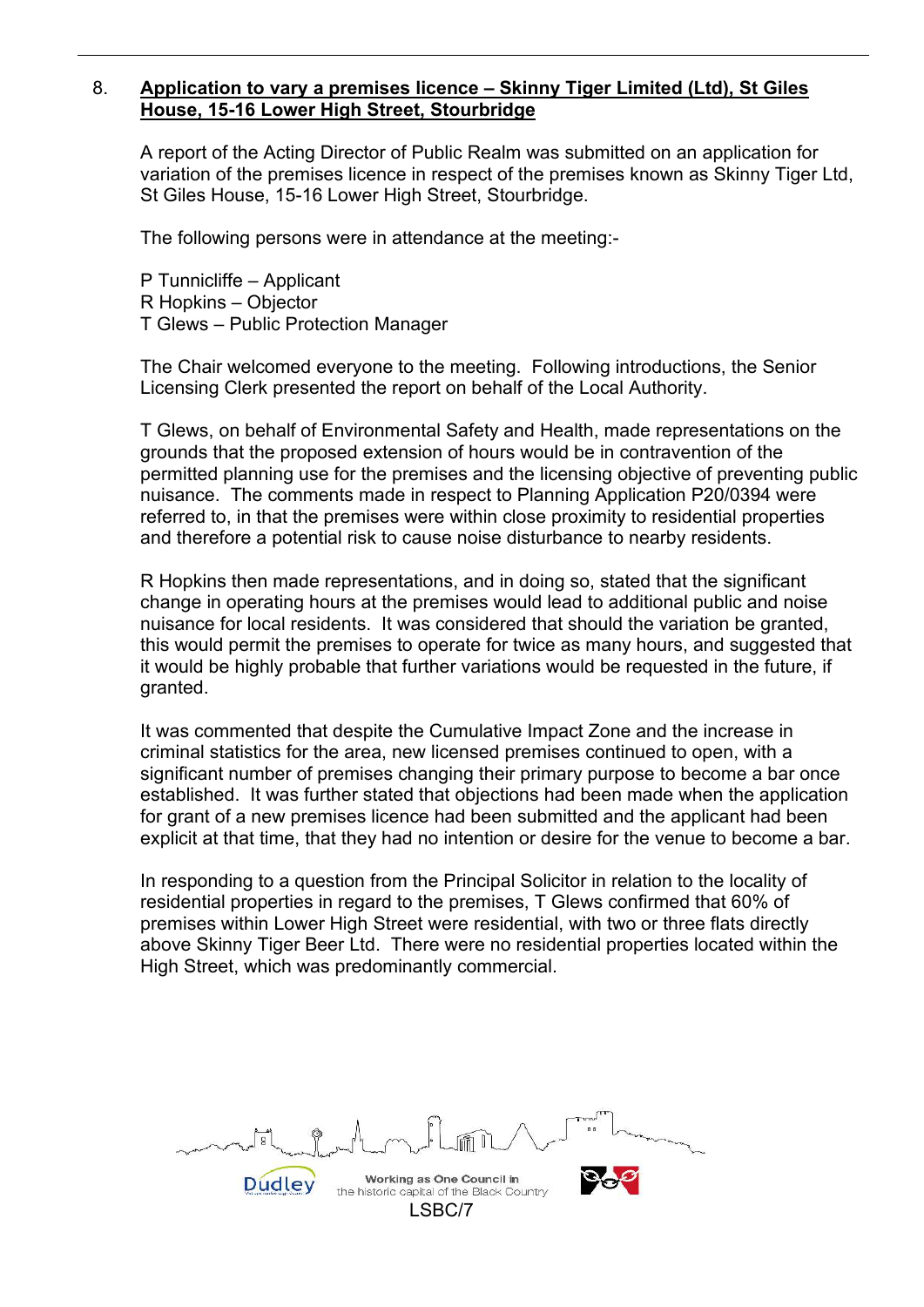Mr Tunnicliffe, the applicant, then presented his case, and in doing so, confirmed that there were no residents currently residing in the properties directly above, however the premises were soundproof to alleviate any noise disturbance. Due to the unforeseen impact of COVID-19 to the hospitality sector, it was essential for the business to adapt for sustainability purposes moving forward. The venue operated a café style approach, with no standing and table service for a maximum of 16 persons. Whilst a blanket variation had been submitted, there was no intention for the premises to be open every day and evening, however, it would be expected that the hours on Friday and Saturday evenings would be extended, with the occasional Sunday particularly during peak periods. Letters of support had been received from patrons that frequented the premises who favoured the niche environment and nature of the service.

 Mr Tunnicliffe responded to questions raised by all parties, and in doing so, confirmed that no standing was permitted within the venue and that revenue was currently 50:50 ratio between bar and shop sales. No large groups were permitted, with the largest table available onsite catering for up to four people and drinks were not permitted outside of the premises. Mr Tunnicliffe confirmed that he was aware that any changes to the licence would also require a change in planning conditions, and he proposed to apply for temporary planning permission in the first instance, to monitor how the change was perceived. He conversed that he would be willing to accept conditions to the licence that the Sub-Committee considered reasonable and necessary.

 In providing clarification for the Sub-Committee, T Glews confirmed that he was not aware of any noise complaints received with regard to the premises.

 Following submissions and questions, all parties then withdrew from the meeting to enable the Sub-Committee to determine the application.

Having made their decision, the meeting was reconvened and it was

#### **Resolved**

 That, following careful consideration of the information contained in the report submitted and presented at the meeting, the application for variation of the premises licence in respect of the premises known as Skinny Tiger Ltd, St Giles House, 15-16 Lower High Street, Stourbridge, be granted in part, as outlined below, and subject to the following conditions:-

#### **Supply of Alcohol**

Monday to Thursday (inclusive) 11.00 until 20.00 Friday to Saturday (inclusive) 11.00 until 21.30 (on sales) Friday to Saturday (inclusive) 11.00 until 22.00 (off sales)